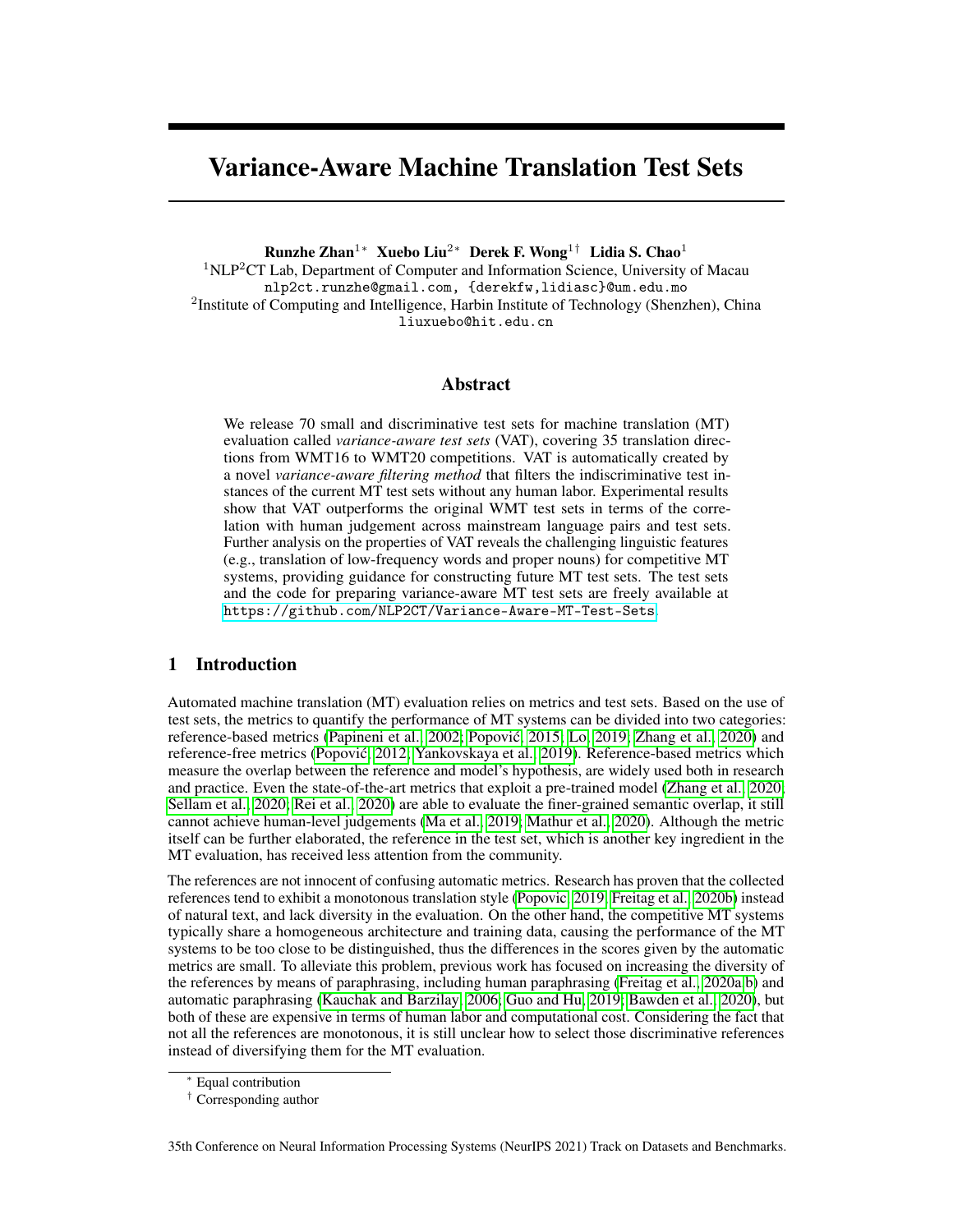This paper aims to tackle this problem without any human labor. Our motivation comes from a common fact in the real world. In a general examination or test, the simplest and most difficult questions cannot tell the difference between the examinees because they may be all correctly or incorrectly answered. Accordingly, those questions that receive diverse answers play a vital role in distinguishing the examinees' abilities by comparing them with the ground truth. Based on this fact, a similar phenomenon can also happen in the test set for evaluating machine translations.

In this paper, we use the variance of translation scores evaluated by the metric as a criterion to create a *variance-aware* test set whose references are more discriminative in evaluating MT systems. The selected references are characterized by their diverse evaluation scores, indicating that the MT systems are not consistent in translating the same source, thus this translation case is a valuable indicator for distinguishing the capability of MT systems. Experimental results show that evaluating with the created *variance-aware* test set can improve the correlation with human judgements. Further analysis of the properties of the *variance-aware* test set also confirms its effectiveness.

Our main contributions are as follows:

- We release 70 *variance-aware* MT test sets, covering 35 translation directions from the WMT16 to WMT20 competitions. The test set filters 60% of the test instances from the original WMT version, which is time-efficient for research consuming high computational resources (e.g., reinforcement learning and neural architecture search).
- We propose a simple and effective method to automatically identify discriminative test instances from MT test sets. We demonstrate that using the discriminative test instances can yield a better correlation with human judgements than using the original test set.
- We give an in-depth analysis of the properties of discriminative and non-discriminative test instances. We find that the translations of low-frequency words and proper nouns are highly discriminative, providing clues for building challenging MT test sets.

# 2 Background

# 2.1 MT Evaluation and Meta-Evaluation

The evaluation of machine translation is a crucial topic in the development of MT due to the need to compare the performance of several candidate MT systems. Traditionally, human assessment is used to evaluate MT systems, but it is expensive in terms of its costs. Moreover, the quality of the assessment of crowdsourced evaluation work is unpredictable, and there is a big gap between non-expert and professional translators [\(Toral et al., 2018;](#page-12-7) [Läubli et al., 2020;](#page-11-6) [Mathur et al., 2020\)](#page-12-5). Therefore, automatic evaluation metrics have received a lot of attention due to their advantages, such as their low cost and the controllability of the process, and are now widely used in model selection and optimization [\(Shen et al., 2016;](#page-12-8) [Wieting et al., 2019\)](#page-13-2).

The reference-based metrics which rely on a reference translation are the most popular automatic evaluation metrics. They differ in the ways they measure overlap. For example, BLEU [\(Papineni](#page-12-0) [et al., 2002\)](#page-12-0) and its variants [\(Doddington, 2002;](#page-10-1) [Popovic, 2015\)](#page-12-1) evaluate the overlap by matching ´ the n-grams, and other metrics like TER [\(Snover et al., 2006\)](#page-12-9) quantify the overlap by the edit distance. However, these metrics are conducted in a hard matching paradigm and do not consider semantics. METEOR [\(Banerjee and Lavie, 2005;](#page-9-0) [Denkowski and Lavie, 2014\)](#page-10-2) alleviates this problem by introducing synonymy and other linguistic features in the word matching but is limited in the availability of language resources. Recent embedding-based metrics break the limitation of hard matching, making it possible to evaluate the semantic overlap. By enhancing the semantic representation by a pre-trained model [\(Devlin et al., 2019;](#page-10-3) [Lample and Conneau, 2019\)](#page-11-7), BERTScore [\(Zhang et al., 2020\)](#page-13-0) correlates better with human judgements than previous metrics. At the same time, the end-to-end paradigm using a pre-trained representation is also applied to the evaluation of MT, and has achieved remarkable performance, e.g., COMET [\(Rei et al., 2020\)](#page-12-4) and BLEURT [\(Sellam](#page-12-3) [et al., 2020\)](#page-12-3).

To verify the effectiveness of automatic evaluations, the process that measures the correlation between the scores given by an automatic metric and human ratings is called meta-evaluation. A meta-evaluation mainly uses correlation coefficients such as Pearson's  $r$  to determine the extent to which the automatic metric performs like a human evaluator [\(Callison-Burch et al., 2006,](#page-10-4) [2008\)](#page-10-5). The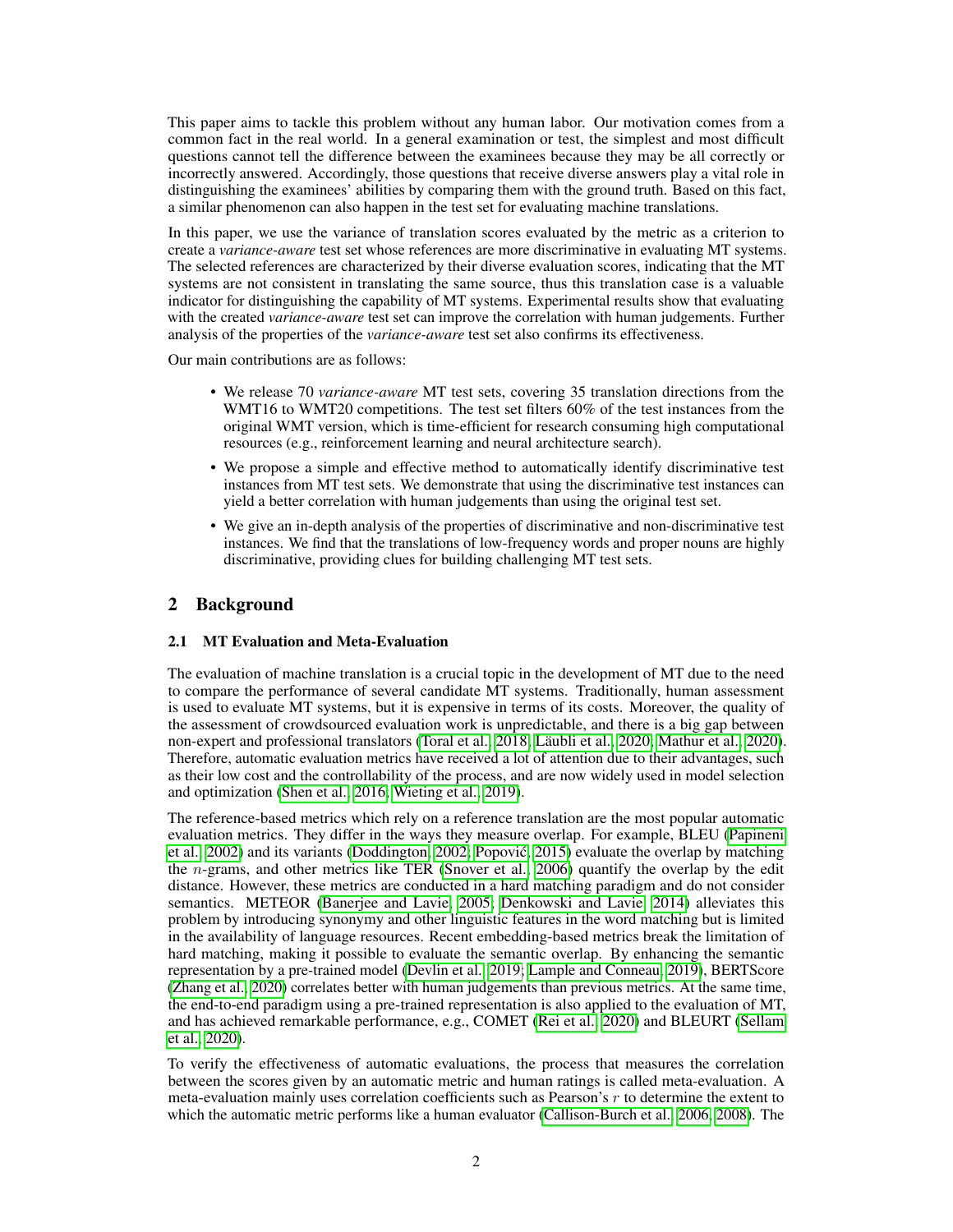validation process of our method covers the mainstream metrics and uses the ordinary meta-evaluation methods to validate the improvement in the correlation.

#### 2.2 Shortcomings of Current Test Sets

The less discriminative instances in a public benchmark are the bottleneck of automatic evaluation. The test sets released by the organizers of the WMT competition are the well-recognized benchmark for MT evaluation. However, some have argued that some of the references in these test sets may mislead reference-based metrics, making the evaluation results of automatic metrics different from human judgement. One major issue is that the existing references tend to be monotonous [\(Popovic,](#page-12-6) [2019;](#page-12-6) [Freitag et al., 2020b\)](#page-11-2). This translation style is easy to achieve by the MT systems and less discriminative for the evaluation. In addition, based on the phenomenon observed by [Zhan et al.](#page-13-3) [\(2021\)](#page-13-3) in the evaluation of the WMT19 English→German task, most tokens can be correctly translated by all the participation systems, especially for the competitive ones, indicating that the test sets are only partly valuable in distinguishing the MT systems.

There are ways to create a more diverse test set so as to improve discernment. [Kauchak and Barzilay](#page-11-4) [\(2006\)](#page-11-4) explored the automatic paraphrasing techniques for improving the accuracy of automatic metrics and validated their effectiveness on small-scale human assessment data. [Bawden et al.](#page-10-0) [\(2020\)](#page-10-0) further investigated the use of automatic paraphrasing in automatic evaluation, finding limited gains in correlation with human judgements on the WMT19 benchmark. Promisingly, human paraphrased references have proved that they can significantly improve the correlation metrics of BLEU on some language pairs [\(Freitag et al., 2020b\)](#page-11-2). Overall, these methods to augment the references are restricted by their construction costs and consistently limited improvement.

Instead of diversifying the references, our work pays attention to selecting the discriminative part from the existing test set for better distinguishing between strong MT systems.



# 3 Variance-Aware Test Set

<span id="page-2-0"></span>Figure 1: An illustration of the proposed variance-aware filtering method.

#### 3.1 Motivation

Generally speaking, the test items that are either too easy or too difficult, cannot tell the differences of test-takers since they would not perform very differently when answering the extremely simple or difficult questions.

Machine translation evaluation is a kind of test. One can make an analogy between MT evaluation and tests in general: the MT systems are the test-takers, the instances in the test set are the test items. Similarly, to discriminate between MT systems in terms of their ability, a discriminative test instance must reveal clear differences in the systems' performance. As illustrated in Figure [1,](#page-2-0) evaluating MT systems' performance by using the first two references causes a subtle difference in evaluation results due to the polarized difficulty, thus it is hard to discriminate between the systems in this circumstance. By contrast, the gap of evaluation results in the last case is huge enough to detect the differences in translation ability.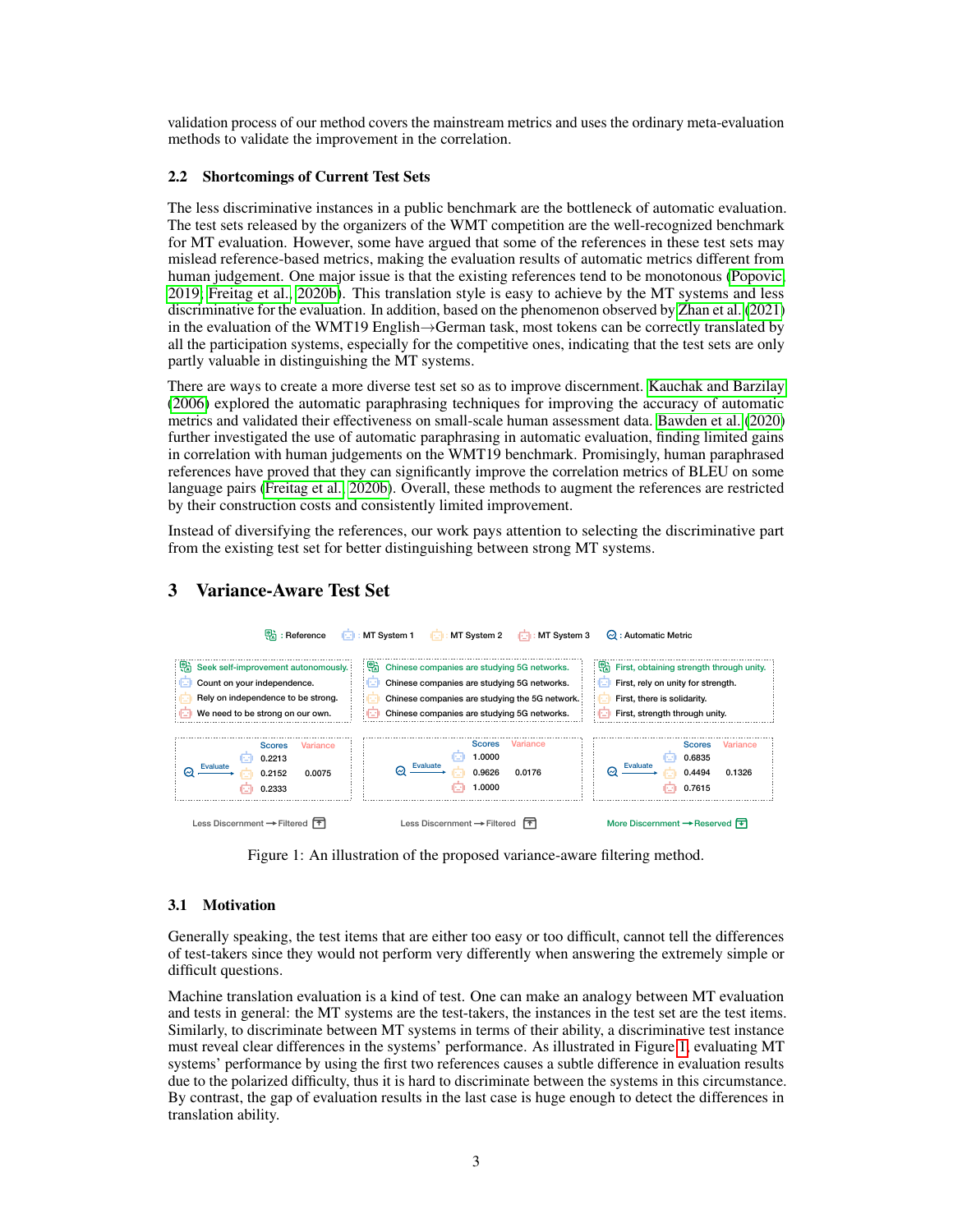These cases clearly show that a discriminative test instance must make the evaluation exhibit a large diversity so that it can become a decisive clue for comparing the MT systems. Since the metrics evaluate the performance of an MT system, the discrimination power of test instances can be quantified by the variance of scores given by a metric, reflecting the degree of diversity in the evaluation. A higher variance indicates that using this test instance in the evaluation makes it easier to differentiate between the systems. Therefore, our goal is to create a discriminative test set for better evaluating MT systems by selecting the instances whose variance of evaluation results is high. This process will be referred to as *variance-aware filtering*.

#### 3.2 Variance-Aware Filtering

To measure how differently MT systems perform on a test instance, the performance of candidate systems is firstly quantified by the automatic metrics, then the standard deviation is simply used as a statistical indicator to model the diversity of the evaluated performance. The standard deviation takes the square root of the variance, we use it because the scale of this measurement is the same as the original data. Given N references  $\mathcal{T} = \{t_1, t_2, ..., t_N\}$  and a set of corresponding hypotheses  $\mathbf{h} = \{\mathbf{h}_1, \mathbf{h}_2, ..., \mathbf{h}_N\}$  generated by  $k$  systems in which  $\mathbf{h}_i = \left\{h_i^{(1)}, h_i^{(2)}, ..., h_i^{(k)}\right\}$ , the performance diversity of hypothesis  $h_i$  is estimated by the standard deviation  $\sigma_i$  of the scores, which is formulated as:

$$
\sigma_i = \sqrt{\frac{1}{k} \sum_{j=1}^k (\mathcal{M}(h_i^{(j)}, t_i) - \mu_i)^2}, \ \ 1 \le i \le N
$$
 (1)

where  $\mathcal{M}(\cdot, \cdot)$  is the metric used to score the performance of the translation and  $\mu_i$  is the average value of all the systems' scores, which can be calculated as follows:

$$
\mu_i = \frac{1}{k} \sum_{j=1}^k \mathcal{M}(h_i^{(j)}, t_i), \ \ 1 \le i \le N \tag{2}
$$

For all the standard deviations  $\{\sigma_1, \sigma_2, ..., \sigma_N\}$ , a higher  $\sigma_i$  indicates that the behaviour of the systems on reference  $t_i$  is more diverse. Therefore,  $\lambda$  percent of test instances whose corresponding references have lower values of  $\sigma$  will be filtered out in order to create a new discriminative test set, where  $\lambda$  is a hyperparameter determined by the empirical experiments.

## 4 Experiments and In-Depth Analysis

## 4.1 Experimental Setup

|               | <b>WMT16</b><br>$(Num=7)$ | <b>WMT17</b><br>$(Num=14)$    | WMT18<br>$(Num=14)$           | WMT19<br>$(Num=18)$               | <b>WMT20</b><br>$(Num=17)$                |
|---------------|---------------------------|-------------------------------|-------------------------------|-----------------------------------|-------------------------------------------|
| X-English     | cs, de, fi, ro, ru,       | cs, de, fi, ly, ru,<br>tr. zh | cs, de, et, fi, ru,<br>tr. zh | de, fi, gu, kk, It,<br>ru. zh     | cs, de, iu, ja, km,<br>pl, ps, ru, ta, zh |
| English-X     | ru                        | cs, de, fi, ly, ru,<br>tr. zh | cs, de, et, fi, ru,<br>tr. zh | cs, de, fi, gu, kk,<br>lt, ru, zh | cs, de, ja, pl, ru,<br>ta. zh             |
| <b>Others</b> |                           |                               |                               | de-cs, de-fr, fr-de               |                                           |

<span id="page-3-0"></span>Table 1: Detailed information about the test sets involved in the experiments, where Num denotes the number of translation directions.

Data Five WMT test sets [\(Bojar et al., 2016,](#page-10-6) [2017;](#page-10-7) [Ma et al., 2018,](#page-11-8) [2019;](#page-11-1) [Mathur et al., 2020\)](#page-12-5) ranging from WMT16 to WMT20 were used to conduct the experiments since they are the wellrecognized benchmarks in the MT community. The included translation directions are as shown in Table [1.](#page-3-0) On the other hand, we choose the test sets starting from WMT16 because the neural machine translation [\(Bahdanau et al., 2015;](#page-9-1) [Sennrich et al., 2016;](#page-12-10) [Vaswani et al., 2017\)](#page-13-4) paradigm has largely improved the capability of MT systems and the systems submitted to the WMT competitions have gradually become more competitive since 2016. For each language pair, we use the raw data released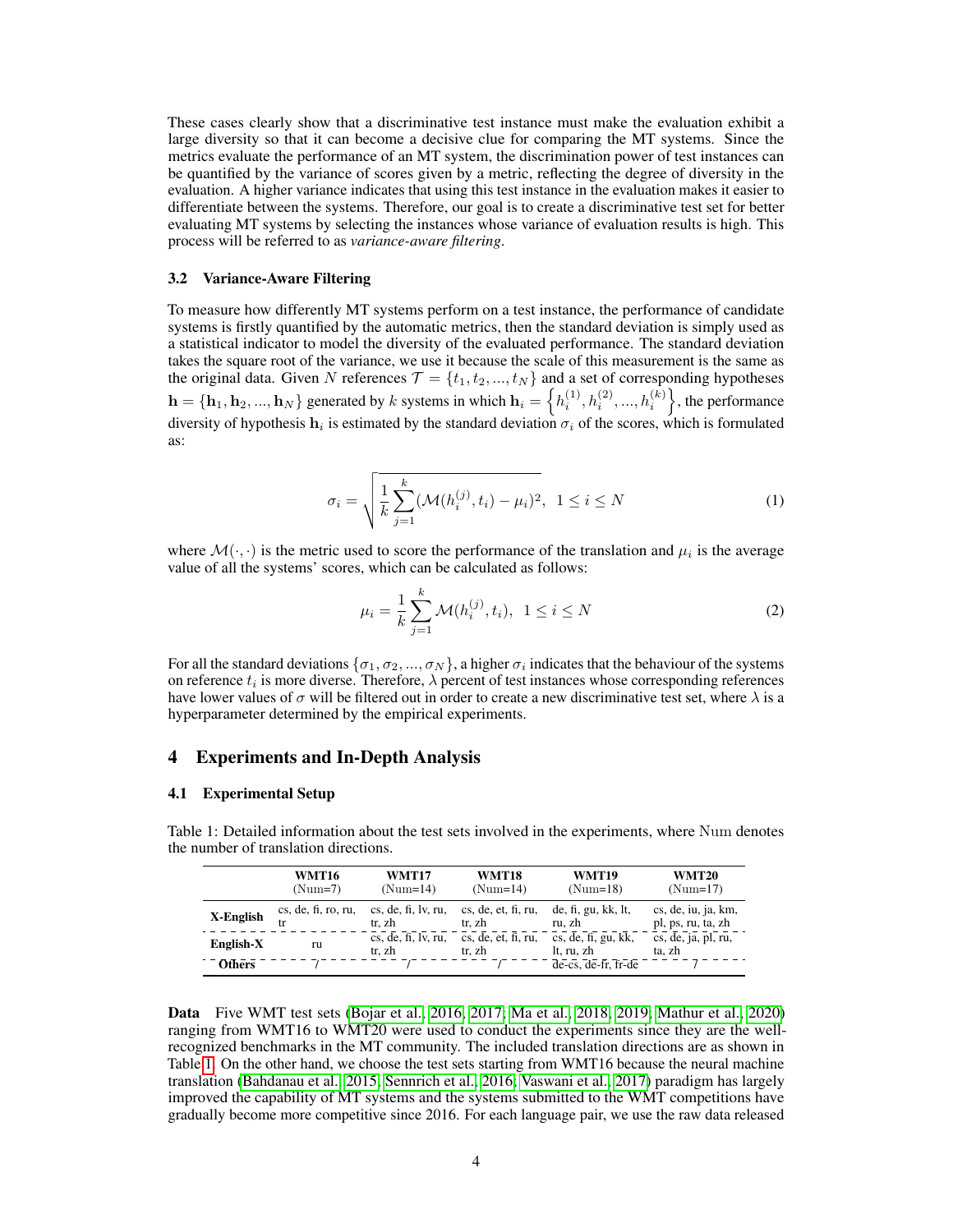by the WMT competitions including the official references, submitted hypotheses of the different MT systems, and the corresponding human ratings.

Metrics and Meta-Evaluation Without loss of generality, we validate our research hypotheses on the following four representative metrics, and use their public open-source implementations so that the results can be easily reproduced:

- BLEU [\(Papineni et al., 2002\)](#page-12-0) is an *n*-gram based metric that uses the precision rate to evaluate the coverage of reference  $n$ -gram in the model hypothesis. We use the sentencelevel BLEU in the filtering procedure and evaluate the corpus-level system performance.
- COMET [\(Rei et al., 2020\)](#page-12-4) is an end-to-end metric that builds on the top of the pre-trained XLM model including reference-based models and reference-free models. We use the recommended reference-based estimator model in the experiments.
- BLEURT [\(Sellam et al., 2020\)](#page-12-3) is an end-to-end metric that fine-tunes the BERT model with several regression and classification tasks to make the model better be adapted to the MT evaluation scenario. We use its released checkpoint and default settings in the experiments.
- BERTScore [\(Zhang et al., 2020\)](#page-13-0) is an embedding-based metric that relies on a pre-trained BERT model to encode the reference and hypothesis, measuring the similarity of representation with precision (BERTS-P), recall (BERTS-R), and the F-measure (BERTS-F). For the evaluation of different language pairs, we use the default BERT-family models as the same as the BERTScore implementation, e.g., RoBERTa-large for evaluating English text and BERT-base-multilingual-case for evaluating other languages.

To examine the effectiveness of the automatic evaluation metrics, we use the system-level Pearson's r, Kendall's  $\tau$  and Spearman's  $\rho$  correlation coefficients as the metrics for measuring how the results of the automated evaluation correlate with human judgements; these are also widely used in the competitions (Macháček and Bojar, 2013; [Mathur et al., 2020\)](#page-12-5) and related research [\(Freitag et al.,](#page-11-2)  $2020b$ ).

## 4.2 Ablation Study

There are two main factors that may affect our proposed filtering approach: the filtering percentage  $\lambda$ and the filtering metric  $M$ . Hence, a series of empirical experiments was conducted on the WMT20 benchmark to explore the best settings for building the most discriminative test sets, and the finalized setting would subsequently be used to validate its generality in other WMT benchmarks.



<span id="page-4-0"></span>Figure 2: Comparison of averaged Pearson correlations measured on all the WMT20 translation directions using different filtering percentages. Extreme settings will hurt the correlation results whereas filtering 60% or 70% of the data out of the test sets is the appropriate choice.

**Choice of Filtering Percentage**  $\lambda$  affects the amount of data to be preserved and is also an indicator that reflects the discernment of the current data sets in terms of the evaluation metrics. As shown in Figure [2,](#page-4-0) using only a partial test set can improve the evaluation correlation of automatic metrics, but the most effective percentage setting depends on the type of evaluation metric. Compared to the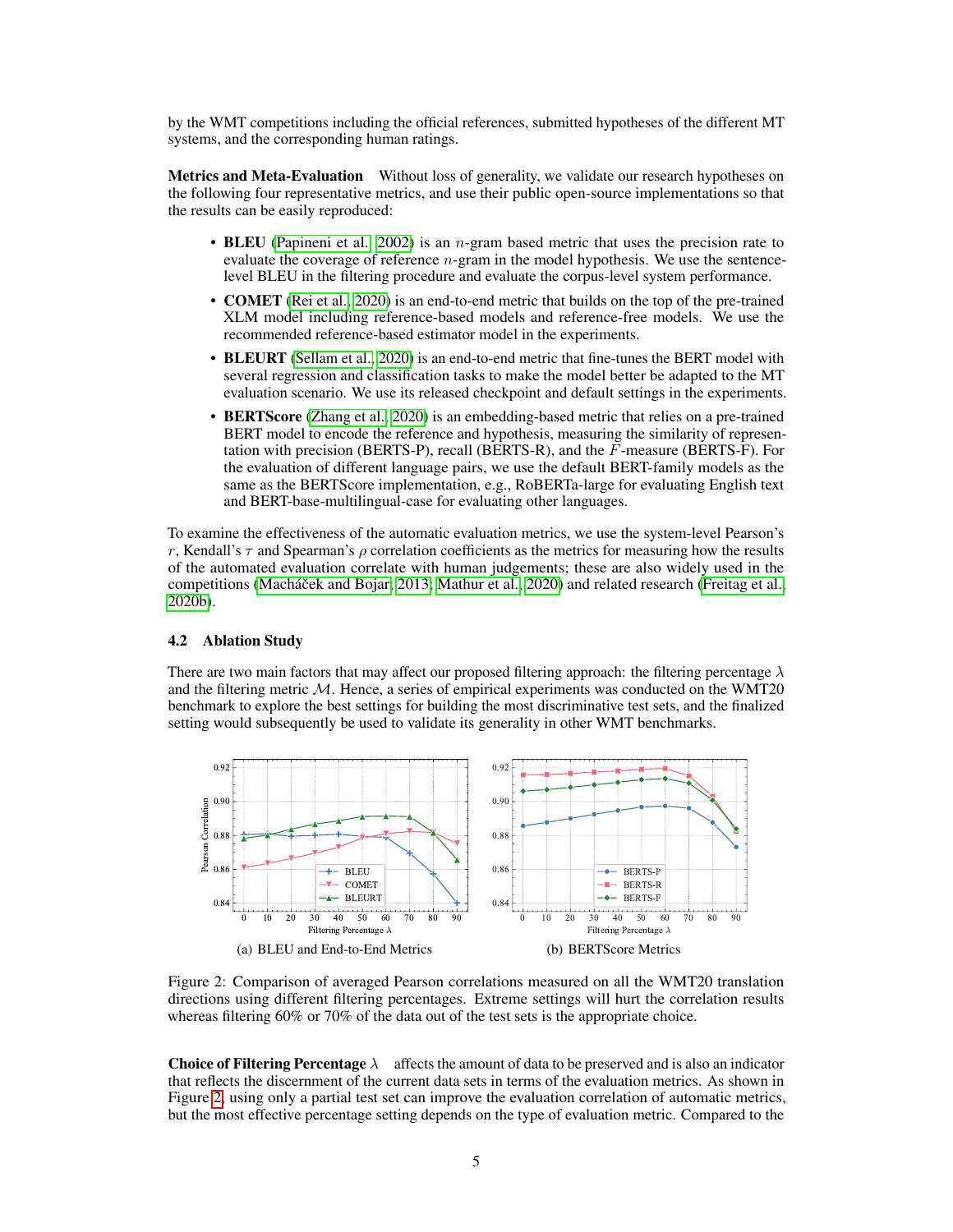BLEU metric, the metrics driven by the pre-trained models achieve the local optimal correlation using a smaller proportion of the test set, i.e.,  $\lambda > 50$ . The underlying reason for this may lie in the granularity of the evaluation in terms of the semantics: a metric that is better in parsing the semantics needs fewer data to distinguish the MT systems because of the larger impact of those discriminative samples in the comparison. However, the percentage setting may vary from language to language. Figure [3](#page-5-0) shows that filtering 60% of original data still can improve the correlation performance for both to-English and from-English translation directions, confirming the robustness of this setting. For fitting most of the metrics and languages, we filter 60% of the instances out of the original test sets in the subsequent experiments.



<span id="page-5-0"></span>Figure 3: Comparison of averaged Pearson correlations measured on the WMT20 to/from English translation directions using different filtering percentages. Filtering 60% of original data works well for the two translation directions.

**Choice of the Filtering Metric**  $M$  matters because the discernment of a test instance can not be estimated without an accurate evaluation of the MT systems' performance. Figure [4](#page-5-1) presents how the scores given by the different metrics affect the correlation of filtered test sets. Filtering the test set based on the scores given by the BERTS-R metric outperforms the test sets created by other metrics. It is reasonable that the BERTS-R metric consistently achieves the best correlation when using it as the evaluation metric (also as shown in Figure [2\)](#page-4-0), and thus is better at quantifying the differences between the hypotheses and filtering out the non-discriminative instances. Although COMET is also remarkable in terms of Kendall's  $\tau$  correlation, we chose to use the scores given by the BERTS-R metric as the bedrock to create the discriminative test set due to the balancing performance of these correlation coefficients.



<span id="page-5-1"></span>Figure 4: Comparison of averaged correlation results measured on all the WMT20 translation directions using different filtering metrics. Filtering the test sets by BERTS-R scores consistently yields stable correlation results across different evaluation metrics. Using COMET scores has comparable correlation performance with BERTR-S except Pearson correlation results.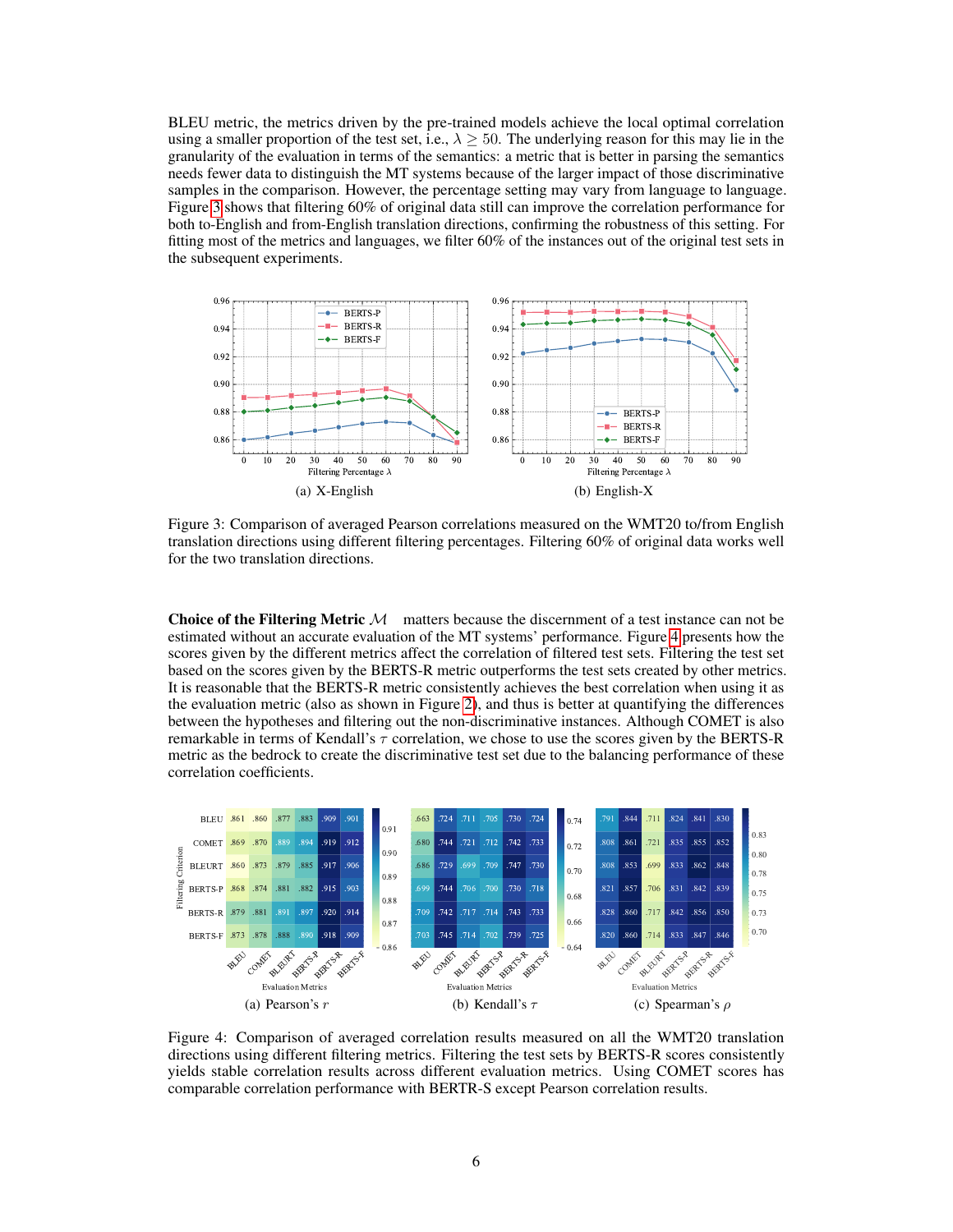#### 4.3 Main Results

Using the filtering settings determined in the previous sections for other WMT benchmarks, Tables [2](#page-6-0) and [3](#page-6-1) present the comparison of correlation results between using the filtered and original test sets. The improved correlation performance across most metrics and benchmarks consistently confirms the greater effectiveness of evaluating with a variance-aware test set (VAT), especially for the metrics powered by pre-trained models. As for the  $n$ -gram-based metrics, it may over-penalize overlaps that share the same semantics, due to the hard-matching paradigm, making some VAT instances inactive in evaluating the diverse hypotheses. In contrast to the hard-matching paradigm, the metrics using the pre-trained models are able to fairly judge synonymous expressions, thus the created VAT are substantially useful to distinguish the MT systems.

<span id="page-6-0"></span>Table 2: Comparison of averaged correlation results using original and variance-aware test sets (*VAT*) where Num denotes the number of language pairs. Evaluating MT systems with variance-aware test sets (*+VAT*) better correlates with human judgements across different evaluation metrics.

| Metric                | WMT16<br>$(Num=7)$ |              |              | <b>WMT17</b><br>$(Num=14)$ |              |              | <b>WMT18</b><br>$(Num=14)$ |              |              | WMT19<br>$(Num=18)$ |              |              | <b>WMT20</b><br>$(Num=17)$ |              |                   |
|-----------------------|--------------------|--------------|--------------|----------------------------|--------------|--------------|----------------------------|--------------|--------------|---------------------|--------------|--------------|----------------------------|--------------|-------------------|
|                       | r                  | $\tau$       | $ \rho $     | $\left  r\right $          | $\tau$       | $ \rho $     | r                          | $\tau$       | $ \rho $     | $\boldsymbol{r}$    | $\tau$       | $ \rho $     | $\vert r$                  | $\tau$       | $ \rho $          |
| <b>BLEU</b><br>$+VAT$ | .826<br>.880       | .645<br>.723 | .778<br>.837 | .910<br>.928               | .737<br>.754 | .865<br>.876 | .827<br>.827               | .727<br>.723 | .802<br>.796 | .912<br>.918        | .762<br>.786 | .878<br>.906 | .881<br>.879               | .675<br>.709 | .798<br>.828      |
| <b>COMET</b>          | .988               | .886         | .958         | .982                       | .884         | .958         | .980                       | .925         | .975         | .979                | .882         | .958         | .861                       | .731         | .854              |
| $+VAT$                | .988               | .881         | .955         | .985                       | .885         | .959         | .983                       | .921         | .969         | .981                | .862         | .948         | .881                       | .743         | .860              |
| <b>BLEURT</b>         | .982               | .856         | .942         | .939                       | .789         | .890         | .970                       | .900         | .966         | .925                | .776         | .896         | .878                       | .699         | $\overline{.828}$ |
| $+VAT$                | .984               | .859         | .944         | .951                       | .807         | .906         | .974                       | .891         | .959         | .935                | .791         | .902         | .892                       | .717         | .839              |
| <b>BERTS-P</b>        | .970               | .848         | .924         | .951                       | .806         | .909         | .965                       | .866         | .949         | .953                | .811         | .911         | .886                       | .699         | .827              |
| $+VAT$                | .976               | .880         | .948         | .960                       | .820         | .919         | .978                       | .865         | .949         | .953                | .827         | .924         | .897                       | .714         | .842              |
| <b>BERTS-R</b>        | .941               | .831         | .931         | .974                       | .825         | .926         | .915                       | .843         | .908         | .961                | .821         | .924         | .916                       | -742         | .853              |
| $+VAT$                | .953               | .854         | .943         | .972                       | .826         | .925         | .953                       | .842         | .911         | .960                | .834         | .930         | .920                       | .743         | .856              |
| <b>BERTS-F</b>        | 975                | .881         | .950         | .970                       | .833         | .927         | .947                       | .846         | .909         | .963                | .824         | .924         | .906                       | .728         | .848              |
| $+VAT$                | .979               | .900         | .964         | .974                       | .842         | .929         | .969                       | .873         | .942         | .960                | .823         | .925         | .914                       | .733         | .850              |

<span id="page-6-1"></span>Table 3: Comparison of Pearson correlations using original and variance-aware test sets (*VAT*) on some mainstream language pairs. *T.* denotes the WMT test set. Using variance-aware test sets (*+VAT*) consistently improves the evaluation results of the language pairs across different test sets.

| Metric         | De-En |      |      | En-De |      |      | Zh-En |      |      | En-Zh |      |       | En-Cs |       |        |
|----------------|-------|------|------|-------|------|------|-------|------|------|-------|------|-------|-------|-------|--------|
|                | T.17  | T.18 | T 19 | T. 17 | T.18 | T.19 | T.17  | T.18 | T.19 | T.17  | T.18 | T. 19 |       | T. 18 | T.19   |
| <b>BLEU</b>    | .928  | .969 | .888 | .819  | .980 | .952 | .869  | .983 | .900 | .980  | .947 | .902  | .956  | .996  | .987   |
| $+VAT$         | .940  | .975 | .925 | .845  | .981 | .952 | .894  | .986 | .895 | .980  | .953 | .925  | .961  | .994  | .994   |
| <b>COMET</b>   | .989  | .997 | .947 | .935  | .989 | .987 | .979  | .988 | .989 | .993  | .981 | .975  | .978  | .974  | .970   |
| $+VAT$         | .993  | .998 | .952 | .950  | .990 | .993 | .979  | .990 | .992 | .990  | .985 | .976  | .985  | .976  | .978   |
| <b>BLEURT</b>  | .965  | -997 | .940 | .797  | .987 | .982 | .915  | .984 | .984 | .797  | .883 | .807  | .919  | .990  | .987   |
| $+VAT$         | .979  | .998 | .944 | .841  | .987 | .981 | .955  | .988 | .984 | .822  | .914 | .877  | .947  | .986  | .984   |
| <b>BERTS-P</b> | .948  | .998 | .947 | .798  | .988 | .984 | .964  | .981 | .975 | .970  | .954 | .881  | .959  | .994  | $-975$ |
| $+VAT$         | .964  | .999 | .952 | .830  | .989 | .989 | .977  | .984 | .982 | .982  | .959 | .926  | .968  | .998  | .984   |
| <b>BERTS-R</b> | .988  | .997 | .946 | .909  | .990 | .991 | .981  | .990 | .987 | .994  | .976 | .940  | .982  | .997  | .984   |
| $+VAT$         | .989  | .997 | .950 | .912  | .990 | .991 | .978  | .991 | .987 | .988  | .980 | .951  | .984  | .997  | .989   |
| <b>BERTS-F</b> | 973   | .999 | .949 | .859  | .990 | .990 | .983  | .988 | .983 | .992  | .968 | .925  | 976   | .997  | .981   |
| $+VAT$         | .981  | .999 | .952 | .876  | .989 | .992 | .988  | .990 | .986 | .994  | .972 | .949  | .979  | .998  | .987   |

#### 4.4 Analysis of Variance-Aware Test Sets

To investigate how the correlation improvement benefits from VAT, we characterize the VAT built on the WMT20 benchmark from the perspective of their linguistic and data properties in this section.

Sentence Length generally associates with the translation difficulty [\(Koehn and Knowles, 2017\)](#page-11-9), but the difficult sentence may be less relevant to the high discernment. As shown in Figure [5,](#page-7-0) longer sentences exhibit lower discernment and were filtered out by our method. Translating longer sentences is extremely challenging for MT systems due to the long-distance dependency or complex entity relationships [\(Cho et al., 2014;](#page-10-8) [Sennrich and Haddow, 2016;](#page-12-12) [Eriguchi et al., 2019\)](#page-11-10), leading to close translation performance of MT systems. On the contrary, short sentences are more discriminative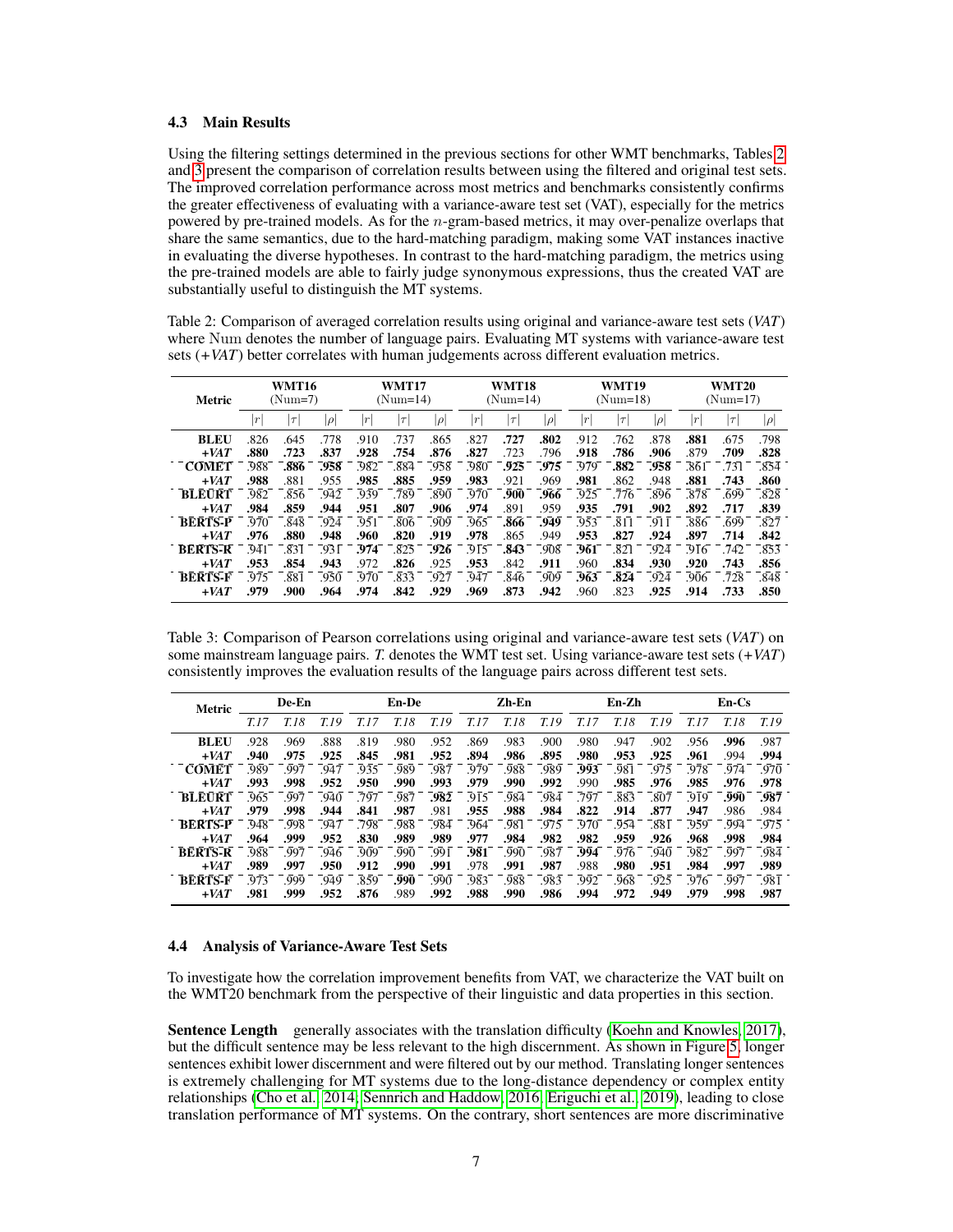

<span id="page-7-0"></span>Figure 5: Absolute constitution changes of variance-aware test sets in terms of sentence length. VAT preserved more short sentences for most language pairs. The one-third of the sentences will be treated as the Long group, and the Medium/Short grouping methods are analogous.

because different systems tend to show greater differences in their syntactic and lexical choices. But some special translation directions show the opposite trends, such as Chinese→English and German→English. Not only is the number of systems that participated in these translation tasks relatively huge, but also the systems trained on these high-resource language pairs are likely to be more competitive. Since the competitive systems can be good at translating short sentences, the clues to judge their capability could rely on the translation of medium or long sentences.



<span id="page-7-1"></span>Figure 6: Absolute constitution changes of variance-aware test sets in terms of word frequency. VAT filtered the sentences which contain more frequent words. The boundaries for categorizing the "Rare", "Middle", "Frequent" group are 20%, 60%, 100% percentile of word frequency, respectively.

Word Frequency is a measure that reflects the finer-grained difference of MT systems since they may vary in their lexical choice of rare words [\(Koehn and Knowles, 2017;](#page-11-9) [Ding et al., 2021b\)](#page-10-9). As shown in Figure [6,](#page-7-1) the proportion of frequently occurring words in the training set is reduced in the VAT, indicating that high-frequency words are less discriminative. The representations of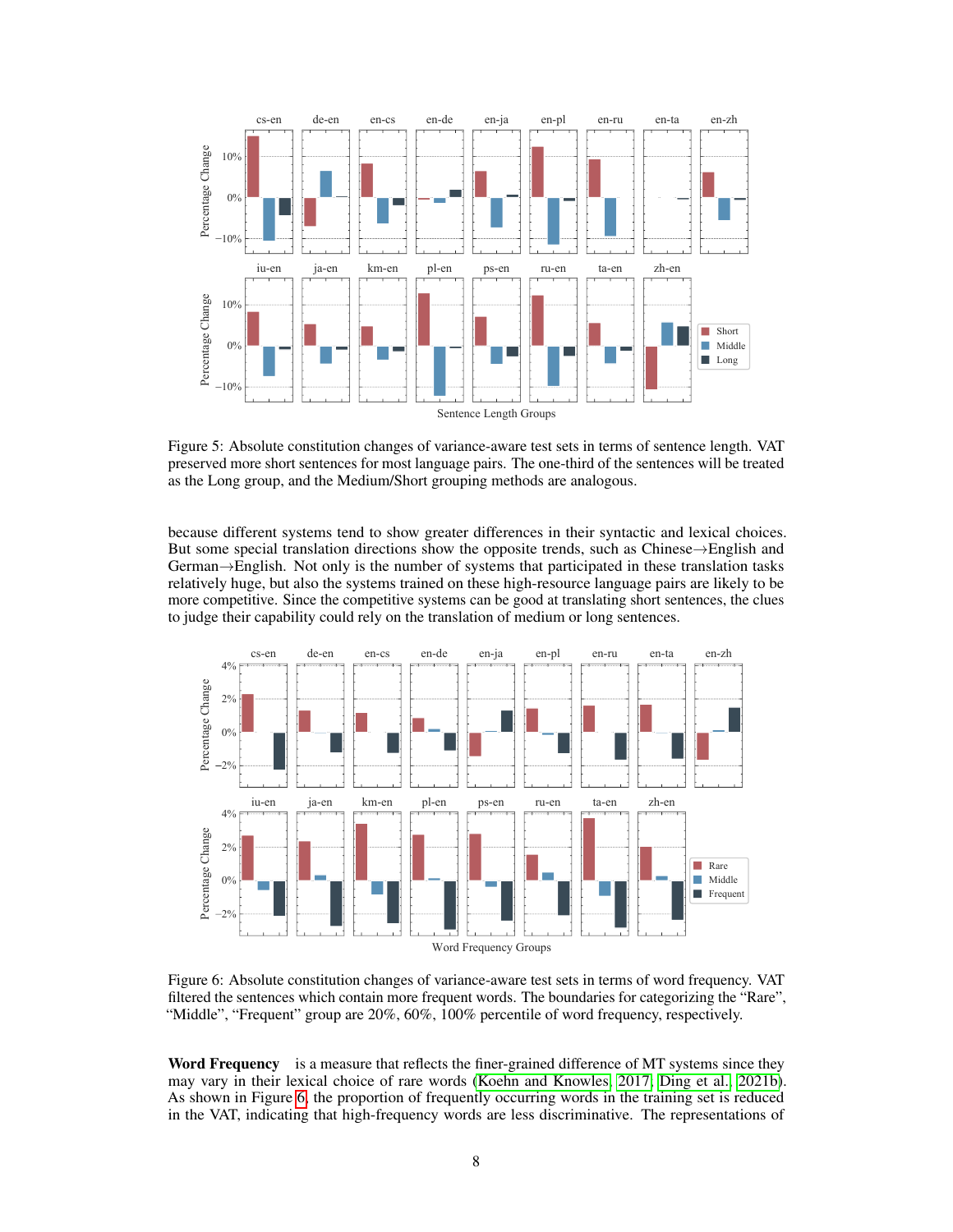high-frequency words learned on the training set tend to be stable, whereas the low-frequency words are insufficiently learned. In particular, some systems may enhance the translation performance of low-frequency words with the help of data augmentation [\(Fadaee et al., 2017;](#page-11-11) [Ding et al., 2021a\)](#page-10-10) or representation enhancement techniques [\(Nguyen and Chiang, 2018;](#page-12-13) [Liu et al., 2019\)](#page-11-12), resulting in the differences of lexical choice performed on the test set. Overall, the percentage change of word frequencies is not so large as it was for the comparison of sentence lengths, because the filtering operation is conducted at the sentence level, thus only those sentences whose proportion of low-frequency words is high will be preserved.

Part-of-Speech better depicts the lexical features of VAT considering the syntactic role a word plays. It can be seen from Figure [7](#page-8-0) that VAT preserved more sentences containing proper nouns (NNP). This phenomenon echoes our previous comparative exploration of word frequency since there is a large overlap between NNPs and low-frequency words, such as the technical terms of a specific domain, but the translation performance on NNPs is not as intractable on long sentences. Due to the fact that the bottleneck of long-sentence translation may be related to the model architecture [\(Cho](#page-10-8) [et al., 2014\)](#page-10-8), most MT systems that share a homogeneous architecture [\(Vaswani et al., 2017\)](#page-13-4) still have problems in translating these challenging sentences. Similar to the problem of low-frequency words, the poor translation accuracy for NNPs can be alleviated by introducing external knowledge [\(Chatterjee et al., 2017\)](#page-10-11) or domain adaptation techniques [\(Hu et al., 2019\)](#page-11-13) concerning data-efficient learning, thus evaluating the translation of NNPs is also valuable in distinguishing MT systems.



Figure 7: Absolute constitution changes of variance-aware test sets in terms of English part-of-speech tagged by the NLTK toolkit. VAT has more proper nouns than the original test sets.

Human Paraphrasing is another option for optimizing existing MT test sets. It asks human experts to paraphrase the references as much as possible [\(Freitag et al., 2020b\)](#page-11-2). This can effectively improve the correlation of automatic metrics but is very costly. In this experiment, we investigate the relationship between human paraphrased test sets provided by [Freitag et al.](#page-11-2) [\(2020b\)](#page-11-2) and the preserved (discriminative) and filtered out (non-discriminative) subsets by our approach. Table 4: Edit distances between different subsets of the English→German test set with corresponding human paraphrased data. Human experts need to do fewer paraphrases on the preserved subsets. All Filtered Out Preserved WMT20 30.35 30.46 30.18 WMT19 19.82 20.25 19.17 WMT18 20.02 20.30 19.72 Table [4](#page-8-1) gives the averaged edit distance [\(Leven](#page-11-14)[shtein, 1966\)](#page-11-14): a large value means more paraphrases on a subset. The results show that human experts need to produce more paraphrases for the filtered out test instances whereas making fewer paraphrases for the preserved ones. This means that the preserved subsets are of higher quality for MT evaluation, and thus can improve the correlation with human judgements.

<span id="page-8-1"></span><span id="page-8-0"></span>9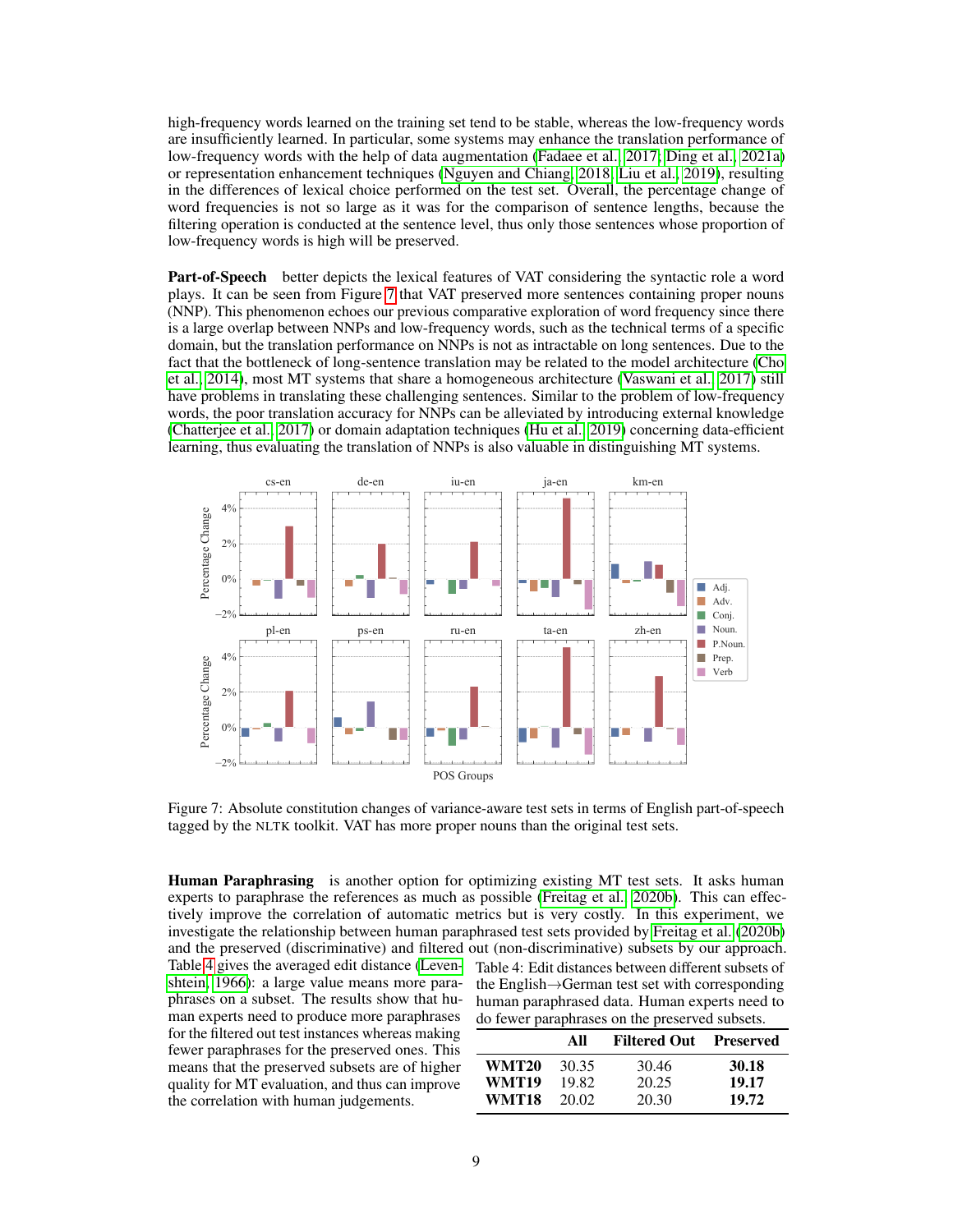Translation Difficulty is not the same as the evaluation discernment as we assumed before. The test instances whose difficulty lies at the extremes of the scale are not useful in an evaluation aiming to distinguish between MT systems, so the preserved samples possibly are not the simplest or the most difficult instances. Starting from this intuition, we investigate the distribution of the averaged score of the test instances on the WMT20 English→German translation task since it involves competitive systems that are challenging for the automated evaluation [\(Freitag et al.,](#page-11-2) [2020b\)](#page-11-2). Obviously, Figure [8](#page-9-2) reveals that the preserved instances have moderate but not extreme difficulty. The phenomenon that samples with slightly higher difficulty are preserved also conforms with the previous observation in terms of the sentence length, that the longer sentences are more vital in distinguishing the MT systems due to their strong capability, also echoes the previous research stating that this translation direction easily confused the automatic evaluation metric [\(Bojar et al., 2018;](#page-10-12) [Barrault](#page-10-13) [et al., 2019\)](#page-10-13).



<span id="page-9-2"></span>Figure 8: Comparison of distribution of BERTS-R scores between filtered out and preserved sentences. Sentences with medium difficulty are more discriminative than which are either extremely hard or extremely easy.

To conclude, a test item preserved by the proposed filtering method is discriminative in terms of its linguistic and data properties, thus the improvement in the correlation of the variance-aware test set is reasonable. Moreover, the variance-aware filtering method has the potential for saving the human labor for diversifying the test sets.

# 5 Conclusions and Future Work

This paper introduces a method to select discriminative test instances from the machine translation benchmark and automatically create a series of variance-aware test sets. Experimental results show that using the created test sets can improve the correlation performance of automatic evaluation results across representative test sets and languages, confirming the effectiveness and generality of the proposed method. Further analysis of the features of the test instances supports the rationality of variance-aware test sets and ensures its reliability for other possible uses.

Future work includes: 1) investigating the use of the variance-aware test sets in other MT research questions. For example, using them as the validation sets in some time-consuming scenarios, e.g., neural architecture search and reinforcement learning; 2) applying the filtering method to the training set to accelerate the learning process; 3) extending the filtering method to other evaluation tasks like dialogue generation.

## Acknowledgments

This work was supported in part by the National Natural Science Foundation of China (Grant No. 61672555), the Science and Technology Development Fund, Macau SAR (Grant No. 0101/2019/A2), and the Multi-year Research Grant from the University of Macau (Grant No. MYRG2020-00054- FST). We thank the anonymous reviewers for their insightful comments.

## References

- <span id="page-9-1"></span>Bahdanau, D., Cho, K., and Bengio, Y. (2015). Neural machine translation by jointly learning to align and translate. In Bengio, Y. and LeCun, Y., editors, *3rd International Conference on Learning Representations, ICLR 2015, San Diego, CA, USA, May 7-9, 2015, Conference Track Proceedings*.
- <span id="page-9-0"></span>Banerjee, S. and Lavie, A. (2005). METEOR: An automatic metric for MT evaluation with improved correlation with human judgments. In *Proceedings of the ACL Workshop on Intrinsic and Extrinsic Evaluation Measures for Machine Translation and/or Summarization*, pages 65–72, Ann Arbor, Michigan. Association for Computational Linguistics.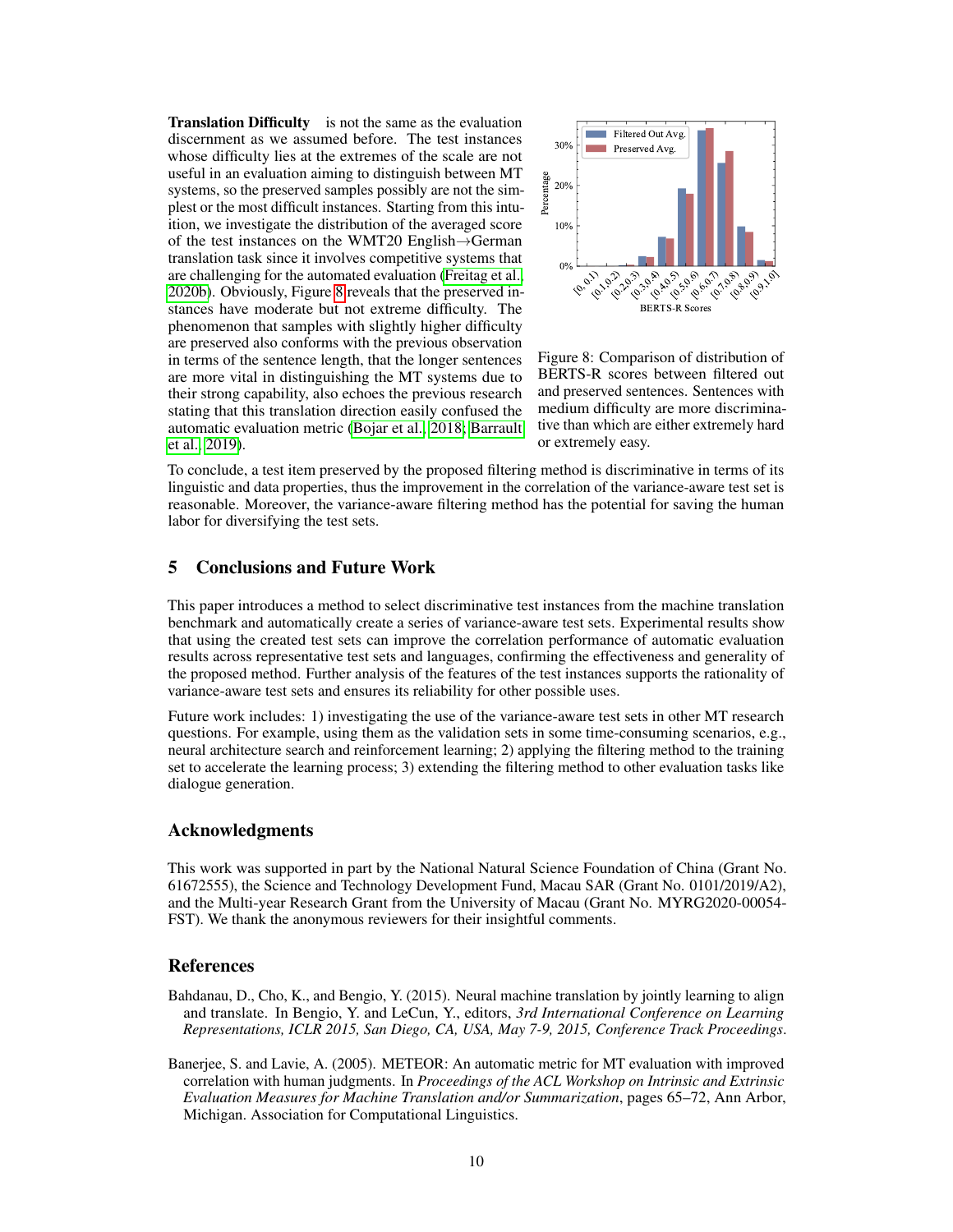- <span id="page-10-13"></span>Barrault, L., Bojar, O., Costa-jussà, M. R., Federmann, C., Fishel, M., Graham, Y., Haddow, B., Huck, M., Koehn, P., Malmasi, S., Monz, C., Müller, M., Pal, S., Post, M., and Zampieri, M. (2019). Findings of the 2019 conference on machine translation (WMT19). In *Proceedings of the Fourth Conference on Machine Translation (Volume 2: Shared Task Papers, Day 1)*, pages 1–61, Florence, Italy. Association for Computational Linguistics.
- <span id="page-10-0"></span>Bawden, R., Zhang, B., Yankovskaya, L., Tättar, A., and Post, M. (2020). A study in improving BLEU reference coverage with diverse automatic paraphrasing. In *Findings of the Association for Computational Linguistics: EMNLP 2020*, pages 918–932, Online. Association for Computational Linguistics.
- <span id="page-10-12"></span>Bojar, O., Federmann, C., Fishel, M., Graham, Y., Haddow, B., Koehn, P., and Monz, C. (2018). Findings of the 2018 conference on machine translation (WMT18). In *Proceedings of the Third Conference on Machine Translation: Shared Task Papers*, pages 272–303, Belgium, Brussels. Association for Computational Linguistics.
- <span id="page-10-7"></span>Bojar, O., Graham, Y., and Kamran, A. (2017). Results of the WMT17 metrics shared task. In *Proceedings of the Second Conference on Machine Translation*, pages 489–513, Copenhagen, Denmark. Association for Computational Linguistics.
- <span id="page-10-6"></span>Bojar, O., Graham, Y., Kamran, A., and Stanojević, M. (2016). Results of the WMT16 metrics shared task. In *Proceedings of the First Conference on Machine Translation: Volume 2, Shared Task Papers*, pages 199–231, Berlin, Germany. Association for Computational Linguistics.
- <span id="page-10-5"></span>Callison-Burch, C., Fordyce, C. S., Koehn, P., Monz, C., and Schroeder, J. (2008). Further metaevaluation of machine translation. In *Proceedings of the third workshop on statistical machine translation*, pages 70–106.
- <span id="page-10-4"></span>Callison-Burch, C., Osborne, M., and Koehn, P. (2006). Re-evaluating the role of Bleu in machine translation research. In *11th Conference of the European Chapter of the Association for Computational Linguistics*, Trento, Italy. Association for Computational Linguistics.
- <span id="page-10-11"></span>Chatterjee, R., Negri, M., Turchi, M., Federico, M., Specia, L., and Blain, F. (2017). Guiding neural machine translation decoding with external knowledge. In *Proceedings of the Second Conference on Machine Translation*, pages 157–168, Copenhagen, Denmark. Association for Computational Linguistics.
- <span id="page-10-8"></span>Cho, K., van Merriënboer, B., Bahdanau, D., and Bengio, Y. (2014). On the properties of neural machine translation: Encoder–decoder approaches. In *Proceedings of SSST-8, Eighth Workshop on Syntax, Semantics and Structure in Statistical Translation*, pages 103–111, Doha, Qatar. Association for Computational Linguistics.
- <span id="page-10-2"></span>Denkowski, M. and Lavie, A. (2014). Meteor universal: Language specific translation evaluation for any target language. In *Proceedings of the Ninth Workshop on Statistical Machine Translation*, pages 376–380, Baltimore, Maryland, USA. Association for Computational Linguistics.
- <span id="page-10-3"></span>Devlin, J., Chang, M.-W., Lee, K., and Toutanova, K. (2019). BERT: Pre-training of deep bidirectional transformers for language understanding. In *Proceedings of the 2019 Conference of the North American Chapter of the Association for Computational Linguistics: Human Language Technologies, Volume 1 (Long and Short Papers)*, pages 4171–4186, Minneapolis, Minnesota. Association for Computational Linguistics.
- <span id="page-10-10"></span>Ding, L., Wang, L., Liu, X., Wong, D. F., Tao, D., and Tu, Z. (2021a). Low-frequency words rejuvenation: Making the most of parallel data in non-autoregressive translation. In *Proceedings of the 59th Annual Meeting of the Association for Computational Linguistics*, Online. Association for Computational Linguistics.
- <span id="page-10-9"></span>Ding, L., Wang, L., Liu, X., Wong, D. F., Tao, D., and Tu, Z. (2021b). Understanding and improving lexical choice in non-autoregressive translation. In *International Conference on Learning Representations*.
- <span id="page-10-1"></span>Doddington, G. (2002). Automatic evaluation of machine translation quality using n-gram cooccurrence statistics. In *Proceedings of the second international conference on Human Language Technology Research*, pages 138–145.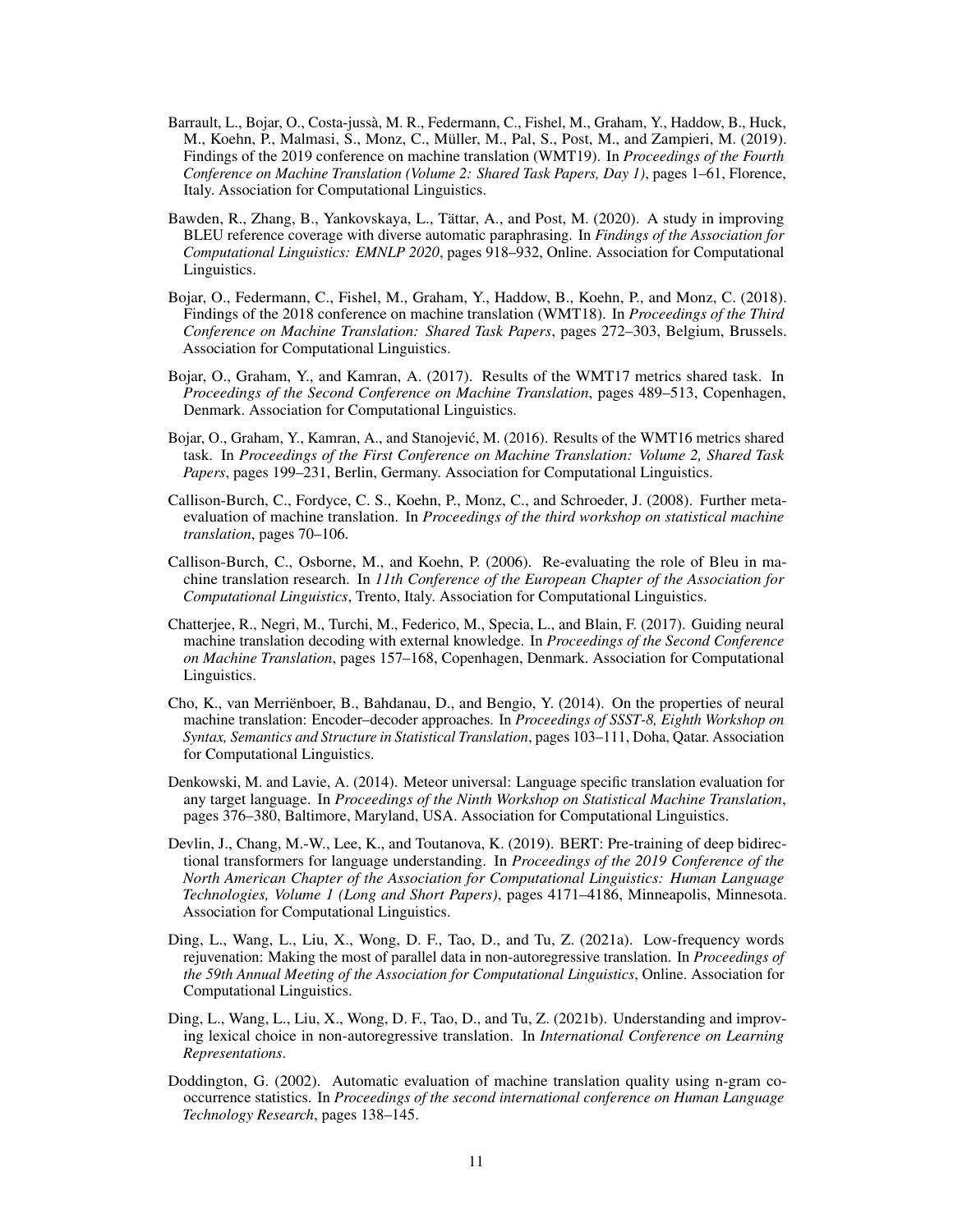- <span id="page-11-10"></span>Eriguchi, A., Hashimoto, K., and Tsuruoka, Y. (2019). Incorporating source-side phrase structures into neural machine translation. *Computational Linguistics*, 45(2):267–292.
- <span id="page-11-11"></span>Fadaee, M., Bisazza, A., and Monz, C. (2017). Data augmentation for low-resource neural machine translation. In *Proceedings of the 55th Annual Meeting of the Association for Computational Linguistics (Volume 2: Short Papers)*, pages 567–573, Vancouver, Canada. Association for Computational Linguistics.
- <span id="page-11-3"></span>Freitag, M., Foster, G., Grangier, D., and Cherry, C. (2020a). Human-paraphrased references improve neural machine translation. In *Proceedings of the Fifth Conference on Machine Translation*, pages 1183–1192, Online. Association for Computational Linguistics.
- <span id="page-11-2"></span>Freitag, M., Grangier, D., and Caswell, I. (2020b). BLEU might be guilty but references are not innocent. In *Proceedings of the 2020 Conference on Empirical Methods in Natural Language Processing (EMNLP)*, pages 61–71, Online. Association for Computational Linguistics.
- <span id="page-11-5"></span>Guo, Y. and Hu, J. (2019). Meteor++ 2.0: Adopt syntactic level paraphrase knowledge into machine translation evaluation. In *Proceedings of the Fourth Conference on Machine Translation (Volume 2: Shared Task Papers, Day 1)*, pages 501–506, Florence, Italy. Association for Computational Linguistics.
- <span id="page-11-13"></span>Hu, J., Xia, M., Neubig, G., and Carbonell, J. (2019). Domain adaptation of neural machine translation by lexicon induction. In *Proceedings of the 57th Annual Meeting of the Association for Computational Linguistics*, pages 2989–3001, Florence, Italy. Association for Computational Linguistics.
- <span id="page-11-4"></span>Kauchak, D. and Barzilay, R. (2006). Paraphrasing for automatic evaluation. In *Proceedings of the Human Language Technology Conference of the NAACL, Main Conference*, pages 455–462, New York City, USA. Association for Computational Linguistics.
- <span id="page-11-9"></span>Koehn, P. and Knowles, R. (2017). Six challenges for neural machine translation. In *Proceedings of the First Workshop on Neural Machine Translation*, pages 28–39, Vancouver. Association for Computational Linguistics.
- <span id="page-11-7"></span>Lample, G. and Conneau, A. (2019). Cross-lingual language model pretraining. In *Advances in Neural Information Processing Systems*, volume 32. Curran Associates, Inc.
- <span id="page-11-6"></span>Läubli, S., Castilho, S., Neubig, G., Sennrich, R., Shen, Q., and Toral, A. (2020). A set of recommendations for assessing human–machine parity in language translation. *Journal of Artificial Intelligence Research*, 67:653–672.
- <span id="page-11-14"></span>Levenshtein, V. I. (1966). Binary codes capable of correcting deletions, insertions, and reversals. In *Soviet physics doklady*, volume 10, pages 707–710. Soviet Union.
- <span id="page-11-12"></span>Liu, X., Wong, D. F., Liu, Y., Chao, L. S., Xiao, T., and Zhu, J. (2019). Shared-private bilingual word embeddings for neural machine translation. In *Proceedings of the 57th Annual Meeting of the Association for Computational Linguistics*, pages 3613–3622, Florence, Italy. Association for Computational Linguistics.
- <span id="page-11-0"></span>Lo, C.-k. (2019). YiSi - a unified semantic MT quality evaluation and estimation metric for languages with different levels of available resources. In *Proceedings of the Fourth Conference on Machine Translation (Volume 2: Shared Task Papers, Day 1)*, pages 507–513, Florence, Italy. Association for Computational Linguistics.
- <span id="page-11-8"></span>Ma, Q., Bojar, O., and Graham, Y. (2018). Results of the WMT18 metrics shared task: Both characters and embeddings achieve good performance. In *Proceedings of the Third Conference on Machine Translation: Shared Task Papers*, pages 671–688, Belgium, Brussels. Association for Computational Linguistics.
- <span id="page-11-1"></span>Ma, Q., Wei, J., Bojar, O., and Graham, Y. (2019). Results of the WMT19 metrics shared task: Segment-level and strong MT systems pose big challenges. In *Proceedings of the Fourth Conference on Machine Translation (Volume 2: Shared Task Papers, Day 1)*, pages 62–90, Florence, Italy. Association for Computational Linguistics.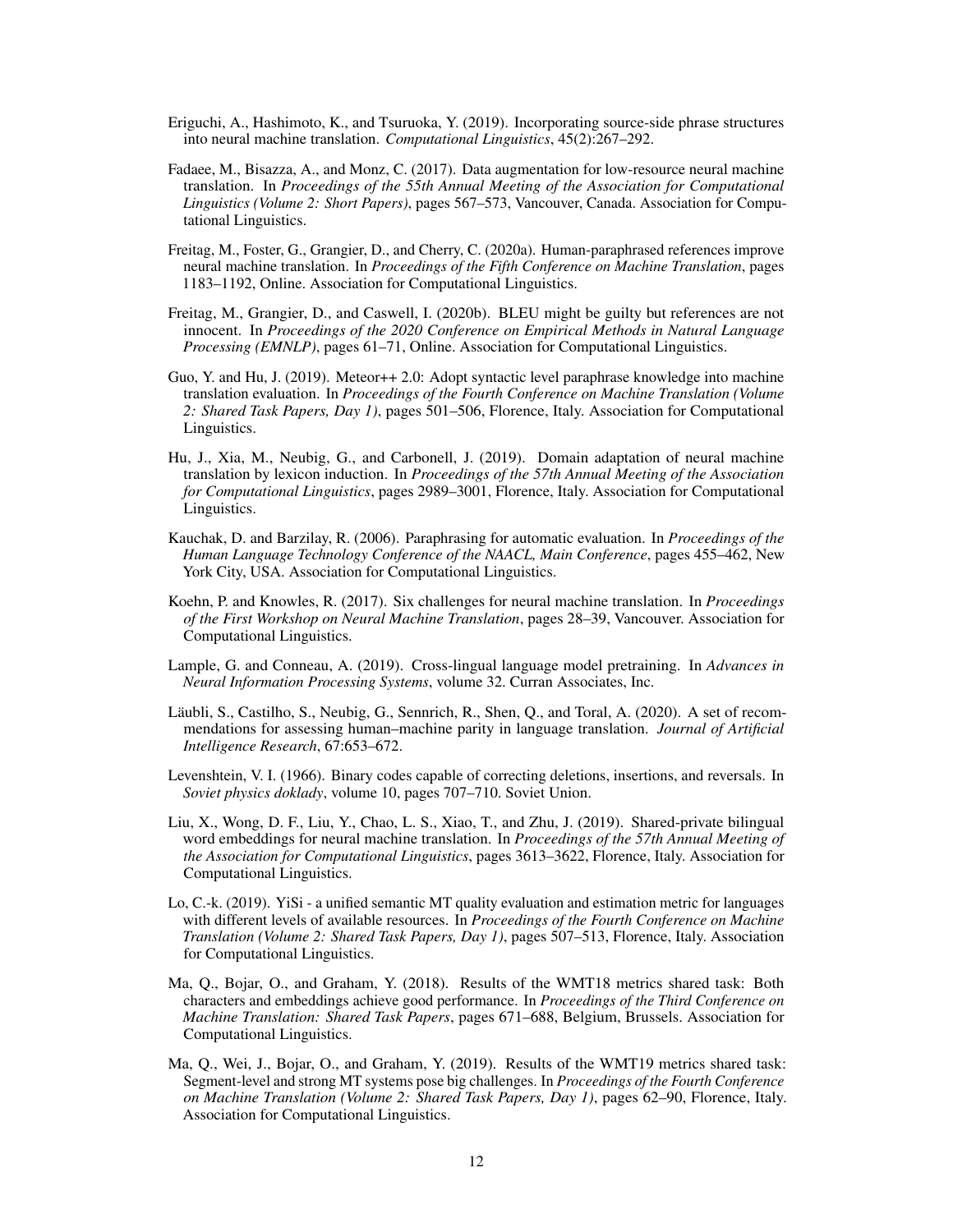- <span id="page-12-11"></span>Macháček, M. and Bojar, O. (2013). Results of the WMT13 metrics shared task. In *Proceedings of the Eighth Workshop on Statistical Machine Translation*, pages 45–51, Sofia, Bulgaria. Association for Computational Linguistics.
- <span id="page-12-5"></span>Mathur, N., Wei, J., Freitag, M., Ma, Q., and Bojar, O. (2020). Results of the WMT20 metrics shared task. In *Proceedings of the Fifth Conference on Machine Translation*, pages 688–725, Online. Association for Computational Linguistics.
- <span id="page-12-13"></span>Nguyen, T. and Chiang, D. (2018). Improving lexical choice in neural machine translation. In *Proceedings of the 2018 Conference of the North American Chapter of the Association for Computational Linguistics: Human Language Technologies, Volume 1 (Long Papers)*, pages 334–343, New Orleans, Louisiana. Association for Computational Linguistics.
- <span id="page-12-0"></span>Papineni, K., Roukos, S., Ward, T., and Zhu, W.-J. (2002). Bleu: a method for automatic evaluation of machine translation. In *Proceedings of the 40th Annual Meeting of the Association for Computational Linguistics*, pages 311–318, Philadelphia, Pennsylvania, USA. Association for Computational Linguistics.
- <span id="page-12-2"></span>Popović, M. (2012). Morpheme- and POS-based IBM1 and language model scores for translation quality estimation. In *Proceedings of the Seventh Workshop on Statistical Machine Translation*, pages 133–137, Montréal, Canada. Association for Computational Linguistics.
- <span id="page-12-1"></span>Popović, M. (2015). chrF: character n-gram F-score for automatic MT evaluation. In *Proceedings of the Tenth Workshop on Statistical Machine Translation*, pages 392–395, Lisbon, Portugal. Association for Computational Linguistics.
- <span id="page-12-6"></span>Popovic, M. (2019). On reducing translation shifts in translations intended for MT evaluation. In *Proceedings of Machine Translation Summit XVII Volume 2: Translator, Project and User Tracks*, pages 80–87, Dublin, Ireland. European Association for Machine Translation.
- <span id="page-12-4"></span>Rei, R., Stewart, C., Farinha, A. C., and Lavie, A. (2020). COMET: A neural framework for MT evaluation. In *Proceedings of the 2020 Conference on Empirical Methods in Natural Language Processing (EMNLP)*, pages 2685–2702, Online. Association for Computational Linguistics.
- <span id="page-12-3"></span>Sellam, T., Das, D., and Parikh, A. (2020). BLEURT: Learning robust metrics for text generation. In *Proceedings of the 58th Annual Meeting of the Association for Computational Linguistics*, pages 7881–7892, Online. Association for Computational Linguistics.
- <span id="page-12-12"></span>Sennrich, R. and Haddow, B. (2016). Linguistic input features improve neural machine translation. In *Proceedings of the First Conference on Machine Translation: Volume 1, Research Papers*, pages 83–91, Berlin, Germany. Association for Computational Linguistics.
- <span id="page-12-10"></span>Sennrich, R., Haddow, B., and Birch, A. (2016). Neural machine translation of rare words with subword units. In *Proceedings of the 54th Annual Meeting of the Association for Computational Linguistics (Volume 1: Long Papers)*, pages 1715–1725, Berlin, Germany. Association for Computational Linguistics.
- <span id="page-12-8"></span>Shen, S., Cheng, Y., He, Z., He, W., Wu, H., Sun, M., and Liu, Y. (2016). Minimum risk training for neural machine translation. In *Proceedings of the 54th Annual Meeting of the Association for Computational Linguistics (Volume 1: Long Papers)*, pages 1683–1692, Berlin, Germany. Association for Computational Linguistics.
- <span id="page-12-9"></span>Snover, M., Dorr, B., Schwartz, R., Micciulla, L., and Makhoul, J. (2006). A study of translation edit rate with targeted human annotation. In *In Proceedings of Association for Machine Translation in the Americas*, pages 223–231.
- <span id="page-12-7"></span>Toral, A., Castilho, S., Hu, K., and Way, A. (2018). Attaining the unattainable? reassessing claims of human parity in neural machine translation. In *Proceedings of the Third Conference on Machine Translation: Research Papers*, pages 113–123, Brussels, Belgium. Association for Computational Linguistics.